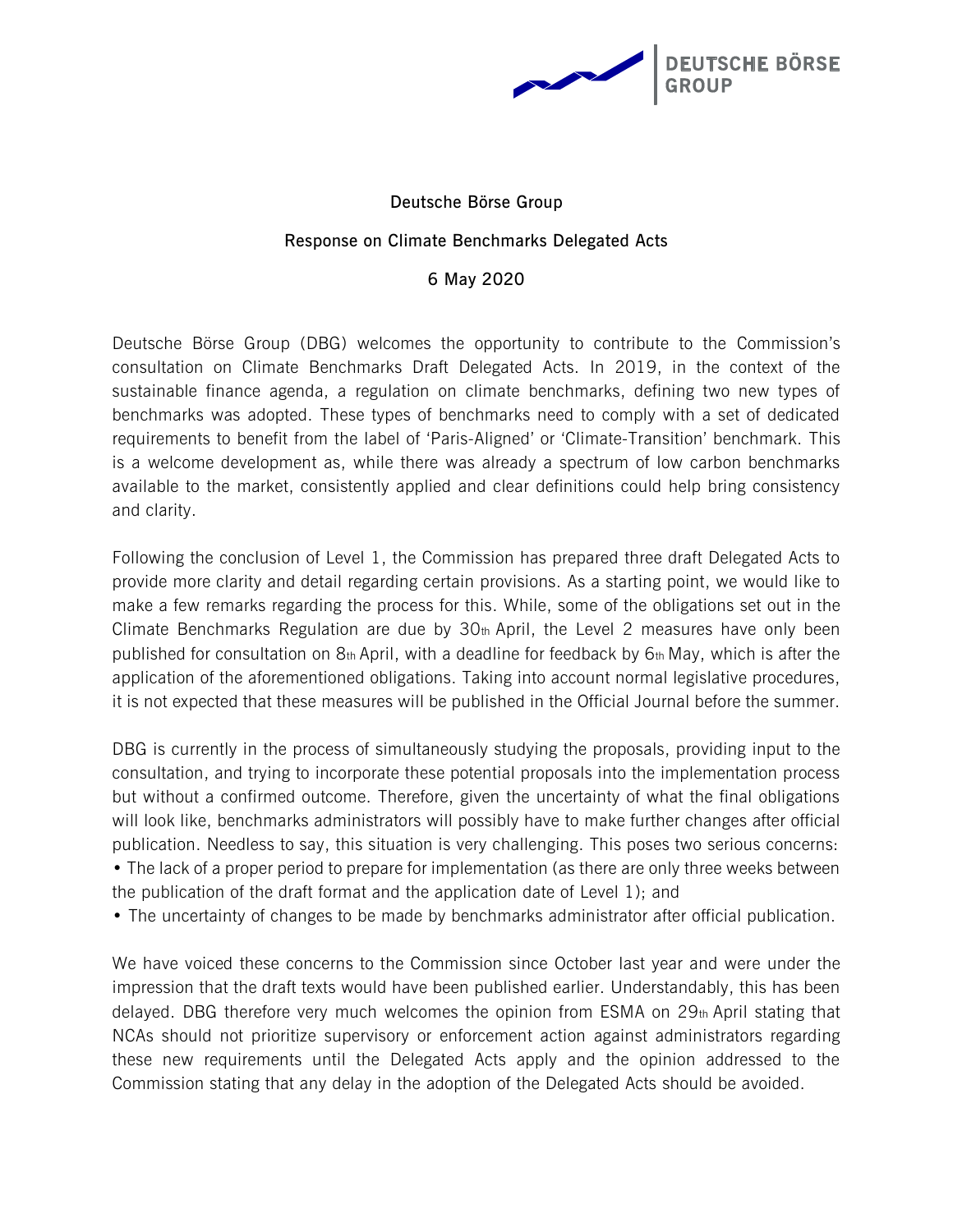

In terms of substance, DBG would like to provide the following input in relation to these drafts Delegated Acts.

### **Benchmark statements - How environmental, social and governance factors are reflected**

There is a need to clarify the draft Delegated Act's (DA's) annexes regarding if administrators need to report on all items listed or just those deemed relevant. The ESG disclosure obligation can be interpreted as an obligation: i) to report the KPIs on the Annex II factors; ii) to report selected relevant ESG factors, i.e. not all of Annex II. Our understanding is that administrators have to report relevant ESG factors. It should be clarified that the ESG factors in Annex II are considered as "additional ESG factors and related information" and flexibility should be given to report relevant ESG factors for each benchmark. Otherwise, it would be unclear how to calculate disclosure obligations, notably when the factors have no links with the benchmark's underlying.

## Annex I:

Section 1, item 4 should be clarified for benchmarks that do not pursue ESG objectives so that where the answer to "Does the benchmark pursue ESG objectives?" is "No", the administrator is not obliged to display the entire table on climate-related disclosures but only item 4 and 5. Item 1 – 3 will be part of any benchmark statement.

Regarding Section 1, Item 7 b) it is unclear what reference standards to disclose. If this refers to item 6 it would not seem necessary to re-disclose these.

In Section 3, Item 9 it should be set out that an administrator may state that a benchmark is not aligned with the target of reducing carbon emissions or the attainment of the objectives of the Paris Agreement. In this case, no further information on the degree of alignment with reducing carbon emissions would need to be disclosed.

Annex II: According to the TEG report, the coverage for each ESG factor should be disclosed. As the draft DAs do not mention this, administrators would not report coverage.

Weighting changes – depending on methodology – can be caused by price fluctuations. Constituents of an index can change, e. g. due to corporate actions. To ensure disclosures are meaningful, changes of weightings and constituents should be considered. However, administrators should only have to publish such data quarterly.

#### **Environmental**

Classification of economic activities according to NACE: This may be difficult to implement as administrators do not use NACE. NACE is more granular than industry classification used as it looks at economic activities, while sector classification only categorizes entities. It is unclear how to obtain such data without significant costs/efforts.